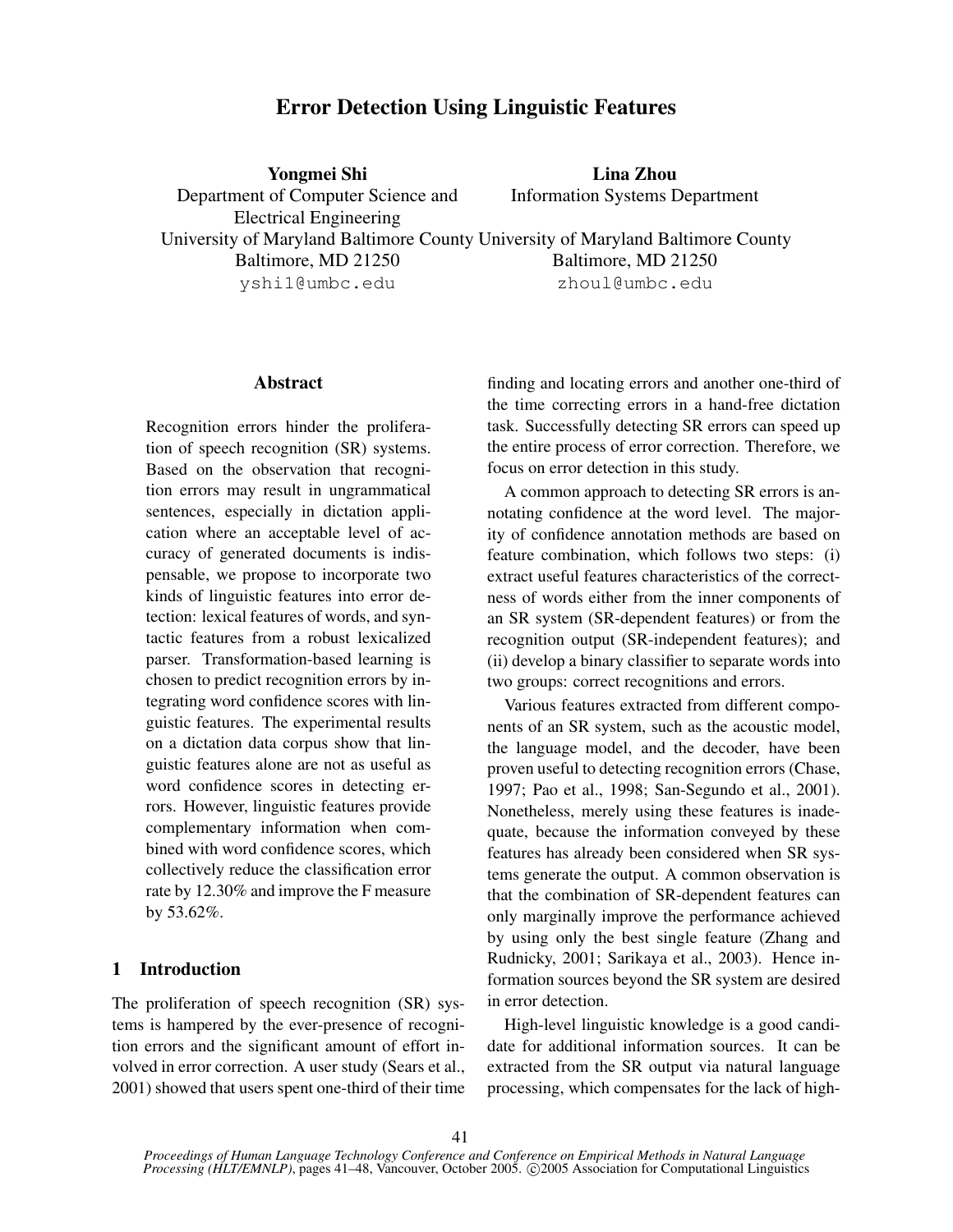level linguistic knowledge in a typical SR system. A user study (Brill et al., 1998) showed that humans can utilize linguistic knowledge at various levels to improve the SR output by selecting the best utterance hypotheses from N-best lists. Linguistic features from syntactic, semantic, and dialogue discourse analyses have proven their values in error detection in domain specific spoken dialogue systems, e.g. (Rayner et al., 1994; Carpenter et al., 2001; Sarikaya et al., 2003). However, few studies have investigated the merit of linguistic knowledge for error detection in dictation, a domain-independent application.

Transformation-based learning (TBL) is a rulebased learning method. It has been used in error correction (Mangu and Padmanabhan, 2001) and error detection (Skantze and Edlund, 2004). The rules learned by TBL show good interpretability as well as good performance. Although statistical learning methods have been widely used in confidence annotation (Carpenter et al., 2001; Pao et al., 1998; Chase, 1997), their results are difficult to interpret. Therefore, we select TBL to derive error patterns from the SR output in this study.

The rest of the paper is organized as follows. In Section 2, we review the extant work on utilizing linguistic features in error detection. In Section 3, we introduce linguistic features used in this study. In Section 4, we describe transformation-based learning and define the transformations, followed with reporting the experimental results in Section 5. Finally, we summarize the findings of this study and suggest directions for further research in Section 6.

# 2 Related Work

When the output of an SR system is processed, the entire utterance is available and thus utterance-level contextual information can be utilized. Features generated from high-level language processing such as syntactic and semantic analyses may complement the low-level language knowledge (usually n-gram) used in the SR systems.

Most of the previous work on utilizing linguistic features in error detection focused on utterancelevel confidence measures. Most of features were extracted from the output of syntactic or semantic parsers, including full/robust/no parse, number of words parsed, gap number, slot number, grammar rule used, and so on (Rayner et al., 1994; Pao et al., 1998; Carpenter et al., 2001; San-Segundo et al., 2001). Some discourse-level features were also employed in spoken dialogue systems such as number of turns, and dialog state (Carpenter et al., 2001).

Several studies incorporated linguistic features into word-level confidence measures. Zhang and Rudnicky (2001) selected two features, i.e., parsing mode and slot backoff mode, extracted from the parsing result of Phoenix, a semantic parser. The above two features were combined with several SRdependent features using SVM, which achieved a 7.6% relative classification error rate reduction over SR-dependent features on the data from CMU Communicator system.

Sarikaya et al. (2003) explored two sets of semantic features: one set from a statistical classer/parser, and the other set from a maximum entropy based semantic-structured language model. When combined with the posterior probability using the decision tree, both sets achieved about 13-14% absolute improvement on correct acceptance at 5% false acceptance over the baseline posterior probability on the data from IBM Communicator system.

Skantze and Edlund (2004) focused on lexical features (e.g., part-of-speech, syllables, and content words) and dialogue discourse features (e.g., previous dialogue act, and mentioned word), but did not consider parser-based features. They employed transformation-based learning and instancebased learning as classifiers. When combined with confidence scores, the linguistic features achieved 7.8% absolute improvement in classification accuracy over confidence scores on one of their dialogue corpora.

It is shown from the related work that linguistic features have merit in judging the correctness of words and/or utterances. However, such features have only been discussed in the context of conversational dialogue in specific domains such as ATIS (Rayner et al., 1994), JUPITER (Pao et al., 1998), and Communicator (Carpenter et al., 2001; San-Segundo et al., 2001; Zhang and Rudnicky, 2001; Sarikaya et al., 2003).

In an early study, we investigated the usefulness of linguistic features in detecting word errors in dictation recognition (Zhou et al., 2005). The linguis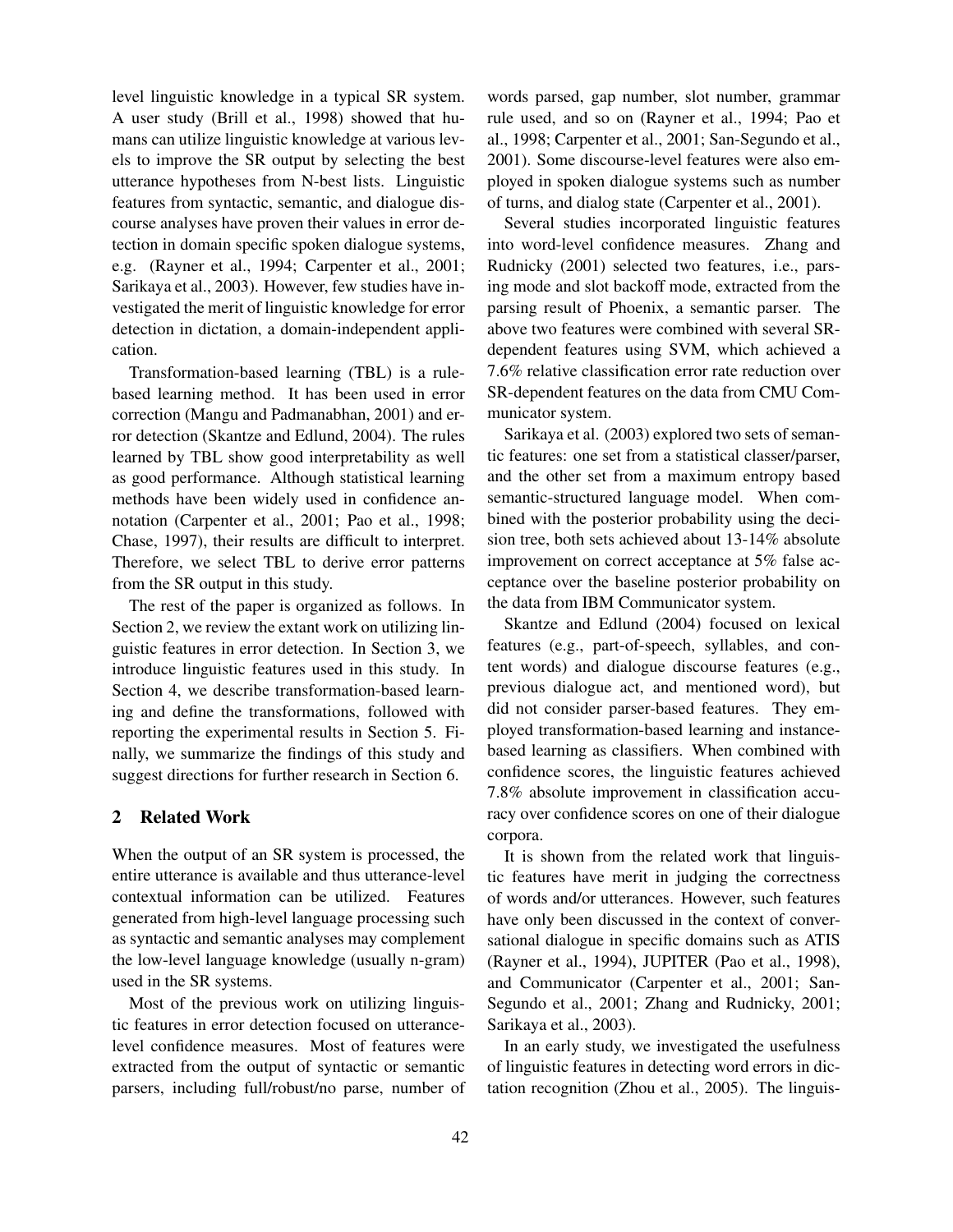tic features were extracted from the parsing result of the link grammar. The combination of linguistic features with various confidence score based features using SVM can improve F measure for error detection from 42.2% to 55.3%, and classification accuracy from 80.91% to 83.53%. However, parserbased features used were limited to the number of links that a word has.

# 3 Linguistic Features

For each output word, two sets of linguistic features are extracted: lexical features and syntactic features.

# 3.1 Lexical Features

For each word  $w$ , the following lexical features are extracted:

- word:  $w$  itself
- pos: part-of-speech tag from Brill's tagger (Brill, 1995)
- syllables: number of syllables in  $w$ , estimated based on the distribution patterns of vowels and consonants
- position: the position of  $w$  in the sentence: beginning, end, and middle

# 3.2 Syntactic Features

Speech recognition errors may result in ungrammatical sentences under the assumption that the speaker follows grammar rules while speaking. Such an assumption holds true especially for dictation application because the general purpose of dictation is to create understandable documents for communication.

Syntactic parsers are considered as the closest approximation to this intuition since there is still a lack of semantic parsers for the general domain. Moreover, robust parsers are preferred so that an error in a recognized sentence does not lead to failure in parsing the entire sentence. Furthermore, lexicalized parsers are desired to support error detection at the word level. As a result, we select *Link Grammar*<sup>1</sup> to generate syntactic features.

#### 3.2.1 Link Grammar

Link Grammar is a context-free lexicalized grammar without explicit constituents (Sleator and Temperley, 1993). In link grammar, rules are expressed as link requirements associated with words. A link requirement is a set of disjuncts, each of which represents a possible usage of the word. A sequence of words belongs to the grammar if the result linkage is a planar, connected graph in which at most one link is between each word pair and no cross link exists. Link grammar supports robust parsing by incorporating null links (Grinberg et al., 1995).

#### 3.2.2 Features from Link Grammar

We hypothesize that a word without any link in a linkage of the sentence is a good indicator of the occurrence of errors. Either the word itself or words around it are likely to be erroneous. It has been shown that null links can successfully ignore false starts and connect grammatical phrases in ungrammatical utterances, which are randomly selected from the Switchboard corpus (Grinberg et al., 1995).

A word with links may still be an error, and its correctness may affect the correctness of words linked to it, especially those words connected with the shortest links that indicate the closest connections.

Accordingly, for each word  $w$ , the following features are extracted from the parsing result:

- haslink: whether  $w$  has left links, right links, or no link
- llinkto/rlinkto: the word to which  $w$  links via the shortest left/right link

An example of parsing results is illustrated in Figure 1. Links are represented with dotted lines which are annotated with labels (e.g., Wd, Xp) representing link types. In Figure 1, word "since" has no link, and word "around" has one left link and one right link. The word that has the shortest left link to "world" is "the".

<sup>1</sup>Available via http://www.link.cs.cmu.edu/link/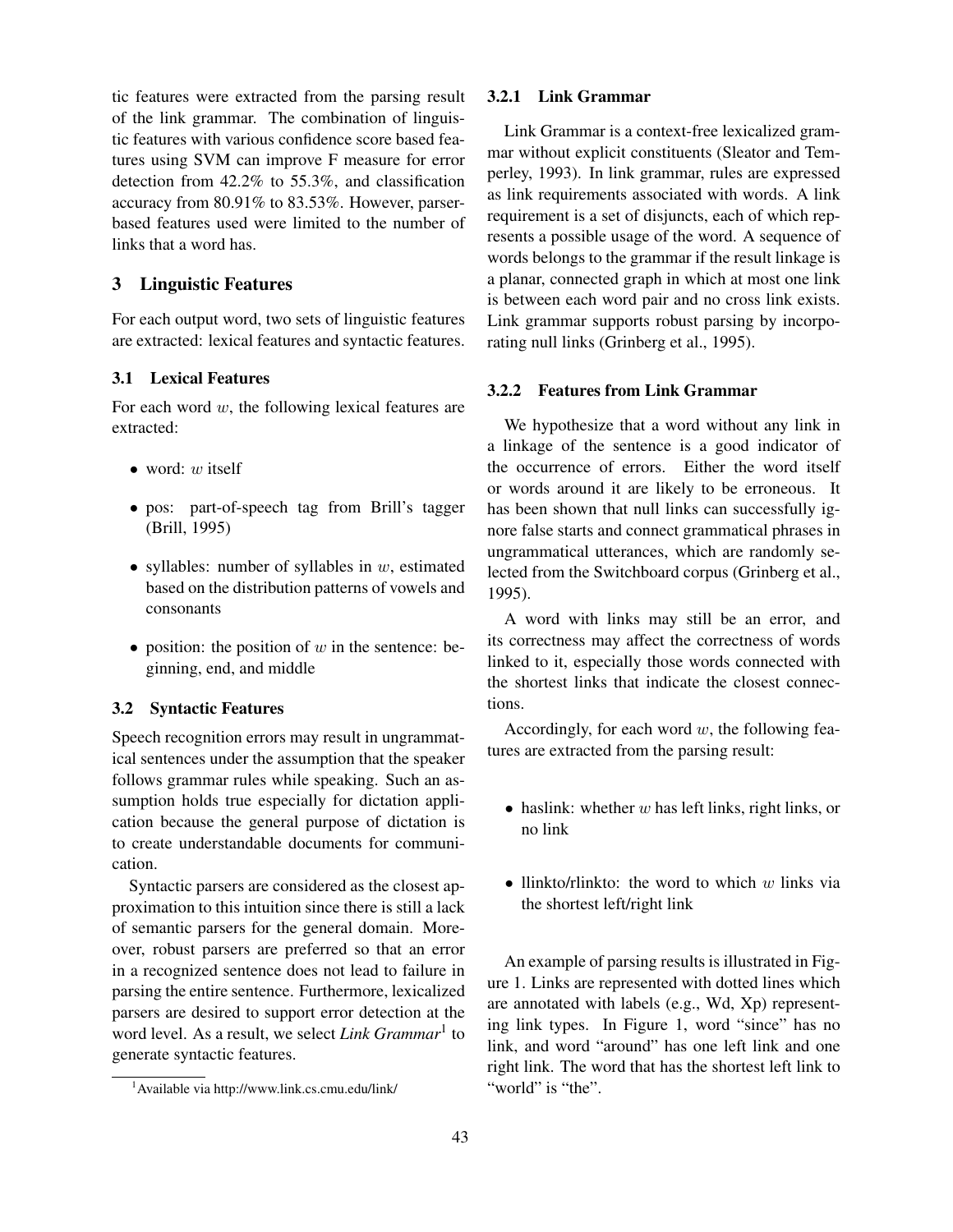

Figure 1: An Example of Parsing Results of Link Grammar

# 4 Error Detection based on Transformation-Based Learning

#### 4.1 Transformation-Based Learning

Transformation-Based Learning is a rule-based approach, in which rules are automatically learned from the data corpus. It has been successfully used in many natural language applications such as partof-speech tagging (Brill, 1995). Three prerequisites for using TBL are: an initial state annotator, a set of possible transformations, and an objective function for choosing the best transformations.

Before learning, the initial state annotator adds labels to the training data. The learning goes through the following steps iteratively until no improvement can be achieved: (i) try each possible transformation on the training data, (ii) score each transformation with the objective function and choose the one with the highest score, and (iii) apply the selected transformation to update the training data and append it to the learned transformation list.

#### 4.2 Error Detection Based on TBL

Pre-defined transformation templates are the rules allowed to be used, which play a vital role in TBL. The transformation templates are defined in the following format:

Change the word label of a word w from  $X$  to  $Y$ , if condition  $C$  is satisfied

where,  $X$  and  $Y$  take binary values: 1 (correct recognition) and  $-1$  (error). Each condition C is the conjunction of sub-conditions in form of  $f$  op  $v$ , where  $f$  represents a feature,  $v$  is a possible categorical value of  $f$ , and  $op$  is the possible operations such as  $\lt$ ,  $>$  and  $=$ .

In addition to the linguistic features introduced in Section 3, two other features are used:

• word confidence score (CS): an SR dependent feature generated by an SR system.

• word label (label): the target of the transformation rules. Using it as a feature enables the propagation of the effect of preceding rules.

As shown in Table 1, conditions are classified into three categories based on the incrementally enlarged context from which features are extracted: *word alone*, *local context*, and *sentence context*. The three categories are further split into seven groups according to the features they used.

- L: the correctness of  $w$  depends solely on itself. Conditions only include lexical features of w.
- Local: the correctness of  $w$  depends not only on itself but also on its surrounding words. Conditions incorporate lexical features of surrounding words as well as those of  $w$ . Furthermore, word labels of surrounding words are also employed as a feature to capture the effect of the correctness of surrounding words of  $w$ .
- Long: the scope of conditions for the correctness of w is expanded to include syntactic features. Syntactic features of  $w$  and its surrounding words as well as the features in Local are incorporated into conditions. In addition, the lexical features and word labels of words that have the shortest links to  $w$  are also incorporated.
- CS: the group in which conditions only include confidence scores of w.
- LCS, CSLocal, CSLong: these three groups are generated by combining the features from L, Local, and Long with the confidence scores of  $w$  as an additional feature respectively.

lrHaslink and llinkLabel are combinations of basic features. lrHaslink represents whether the preceding word and the following word have links,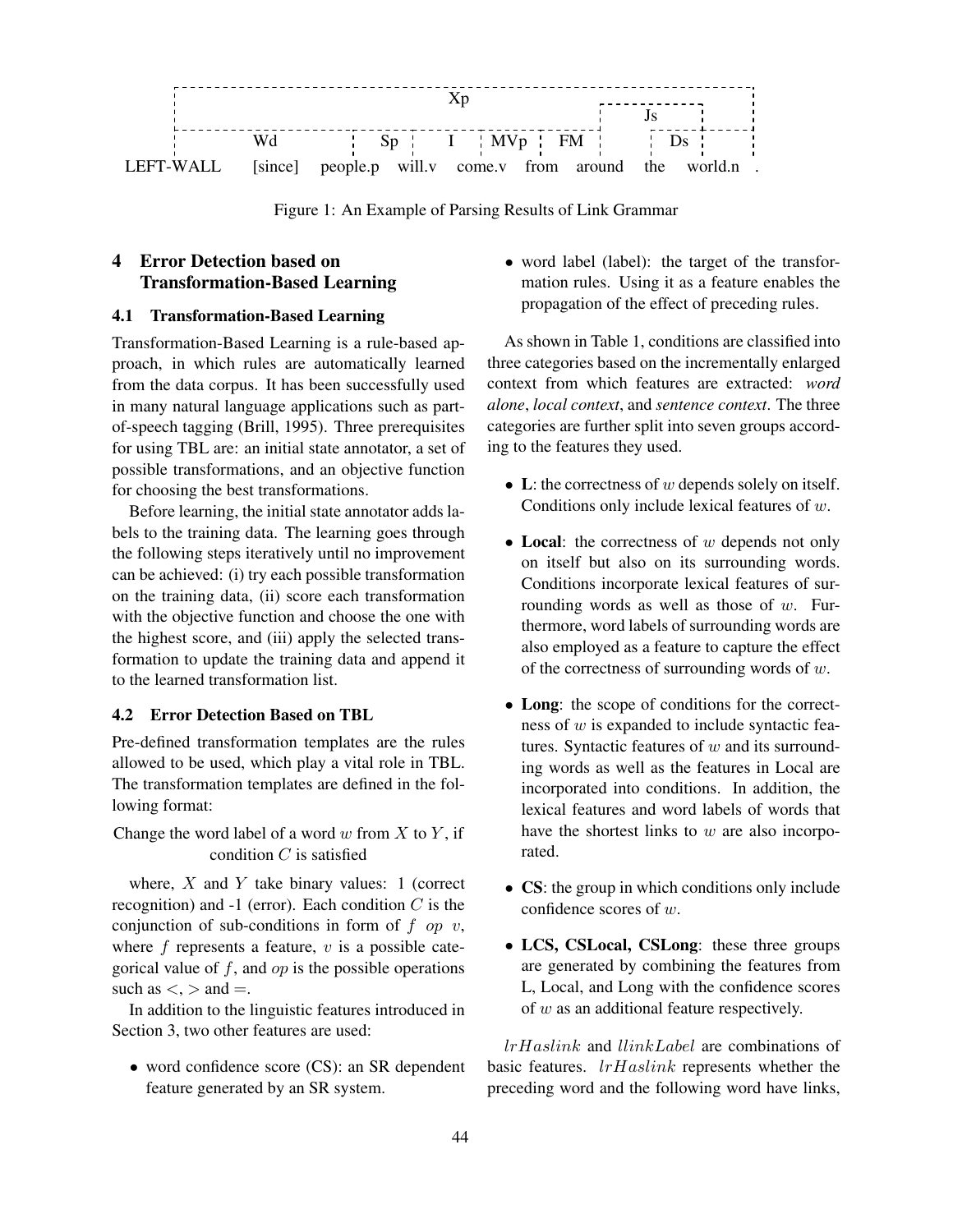| Category | Group      | Example                                                                                             |
|----------|------------|-----------------------------------------------------------------------------------------------------|
| Word     | <b>CS</b>  | $cs(w_i) < c_i$                                                                                     |
| Alone    | L          | $position(w_i) = t_i \& syllables(w_i) = s_i$                                                       |
|          | <b>LCS</b> | $cs(w_i) < c_i \& pos(w_i) = p_i$                                                                   |
| Local    | Local      | $position(w_i) = t_i \& label(w_{i-1}) = l_{i-1} \& word(w_i) = d_i$                                |
| Context  | CSLocal    | $cs(w_i) < c_i$ & position( $w_i$ ) = $t_i$ & label( $w_{i-1}$ ) = $l_{i-1}$ & label( $w_{i+1}$ ) = |
|          |            | $l_{i+1}$                                                                                           |
| Sentence | Long       | $position(w_i) = t_i \& irHashink(w_i) = h_i \& hashink(w_i) = hl_i$                                |
| Context  | CSLong     | $cs(w_i) < c_i$ & position( $w_i$ ) = $t_i$ & llinkLabel( $w_i$ ) = $ll_i$ & pos( $w_i$ ) = $p_i$   |

Table 1: Condition Categories and Examples

and llinkLabel represents the label of the word to which w has the shortest left link.  $c_i$ ,  $t_i$ ,  $s_i$ ,  $p_i$ ,  $l_i$ ,  $d_i$ ,  $h_i$ ,  $h_l$ , and  $l_l$  are possible values of the corresponding features.

The initial state annotator initializes all the words as correct words. A Prolog based TBL tool,  $\mu$ -TBL (Lager, 1999)<sup>2</sup> is used in this study. Classification accuracy is adopted as the objective function. For each transformation, its *positive effect* (*PE*) is the number of words whose labels are correctly updated by applying it, and its *negative effect* (*NE*) is the number of words wrongly updated. Two cut-off thresholds are used to select transformations with strong positive effects: net positive effect  $(PE - NE)$ , and the ratio of positive effect  $(P E/(PE + NE)).$ 

#### 5 Experimental Results and Discussion

Experiments were conducted at several levels. Starting with transformation rules with word alone conditions, additional rules with local context and sentence context conditions were incorporated incrementally by enlarging the scope of the context. As such, the results help us not only identify the additional contribution of each condition group to the task of error detection but also reveal the importance of enriching contextual information to error detection.

### 5.1 Data Corpus

The data corpus was collected from a user study on a composition dictation task (Feng et al., 2003). A total of 12 participants were native speakers and none of them used their voice for professional purposes. Participants spoke to IBM ViaVoice (Millennium edition), which contains a general vocabulary of 64,000 words. The dictation task was completed in a quiet lab environment with high quality microphones.

During the study, participants were given one predesigned topic and instructed to compose a document of around 400 words on that topic. Before starting the dictation, they completed enrollments to build personal profiles and received training on finishing the task with a different topic. They were asked to make corrections only after they finished composing a certain length of text. The data corpus consists of the recognition output of their dictations excluding corrections. Word recognition errors were first marked by the participants themselves and then validated by researchers via cross-referencing the recorded audios. The data corpus contains 4,804 words.

#### 5.2 Evaluation Metrics

To evaluate the overall performance of the error detection, classification error rate (CER) (Equation 1), commonly used metric to evaluate classifiers, is used. CER is the percentage of words that are wrongly classified.

$$
CER = \frac{\text{# of wrongly classified words}}{\text{total} \text{# of words}} \quad (1)
$$

The baseline CER is derived by assuming all the words are correct, and it has the value as the ratio of the total number of insertion and substitution errors to the total number of output words.

Precision (PRE) and recall (REC) on errors are used to measure the performance of identifying er-

 $^{2}$ Available via http://www.ling.gu.se/~lager/mutbl.html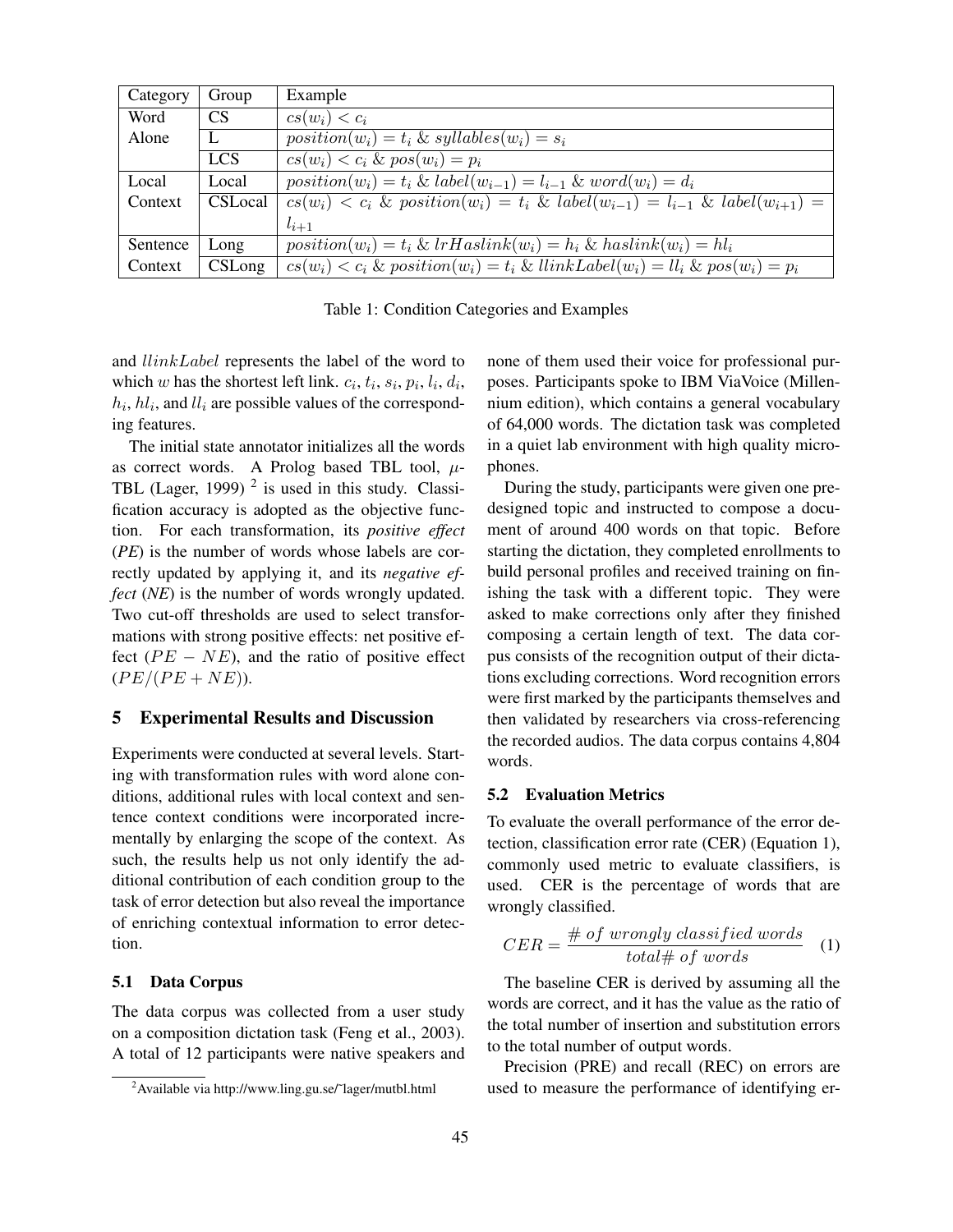rors. PRE is the percentage of words classified as errors that are in fact recognition errors. REC denotes the proportion of actual recognition errors that are categorized as errors by the classifier. In addition, F measure (Equation 2), a single-valued metric reflecting the trade-off between PRE and REC, is also used. The baselines of PRE, REC, and F for error are zeros, for all of the output words are assumed correct.

$$
F = \frac{2 * PRE * REC}{PRE + REC}
$$
 (2)

# 5.3 Results

3-fold cross-validation was used to test the system. When dividing the data corpus, sentence is treated as an atomic unit. The 3-fold cross-validation was run 9 times, and the average performance is reported in Table 2. The labels of rule combinations are defined by the connections of several symbols defined in Section 4.2. For each rule combination, the types of rules can be included are decided by all the possible combinations of those symbols which are in Table 1. For example, L-CS-Local-Long includes rules with conditions L, CS, Local, Long, LCS, CSLocal and CSLong.

The threshold of net positive effect is set to 5 to ensure that enough evidence has been observed, and that of the ratio of the positive effect is set to 0.5 to ensure that selected transformations have the positive effects.

For the combinations without CS, L-Local-Long achieves the best performance in terms of both CER and F measure. A relative improvement of 4.85% is achieved over the baseline CER, which is relatively small. One possible explanation concerns the large vocabulary size in the data set. Although the participants were asked to compose the documents on the same topic, the word usage was greatly diversified. An analysis of the data corpus shows that the vocabulary size is 993.

Despite its best performance in linguistic feature groups, L-Local-Long produces worse performance than CS in both CER and F measure. Therefore, linguistic features by themselves are not as useful as confidence scores.

When linguistic features are combined with CS, they provide additional improvement. L-CS achieves a 4.58% relative improvement on CER and

a 31.37% relative improvement on F measure over CS. L-CS-Local only achieves marginal improvement on CER and a 7.54% relative improvement on F measure over L-CS.

The best performance is generated by L-CS-Local-Long. In particular, it boosts CER by a relative improvement of 12.30% over CS and a relative improvement of 7.02% over L-CS-Local. In addition, it improves F measure by 53.62% and 8.74% in comparison with CS and L-CS-Local respectively. Therefore, enlarging the scope of context can lead to improved performance on error detection.

It is revealed from Table 2 that the improvement on F measure is due to the improvement on recall without hurting the precision. After combining linguistic features with CS, L-CS and L-CS-Local-Long achieve 43.77% and 75.57% relative improvements on recall over CS separately. Hence, the linguistic features can improve the system's ability in finding more errors. Additionally, L-CS-Local-Long achieves a 7.32% relative improvement on precision over CS.

The average numbers of learned rules are shown in Table 2. With the increased number of possible used pre-defined rules, the number of learned rules increases moderately. L-CS-Local-Long and L-CS-Local have the largest number of rules, 14, which is rather a small set of rules. As discussed above, these rules are straightforward and easy to understand.

Figure 2 shows CERs when the learned rules are incrementally applied in one run for L-CS-Local-Long. Three lines represent each of the three folds separately, and the number of learned rules differs among folds.



Figure 2: Relations of CERs with Number of Rules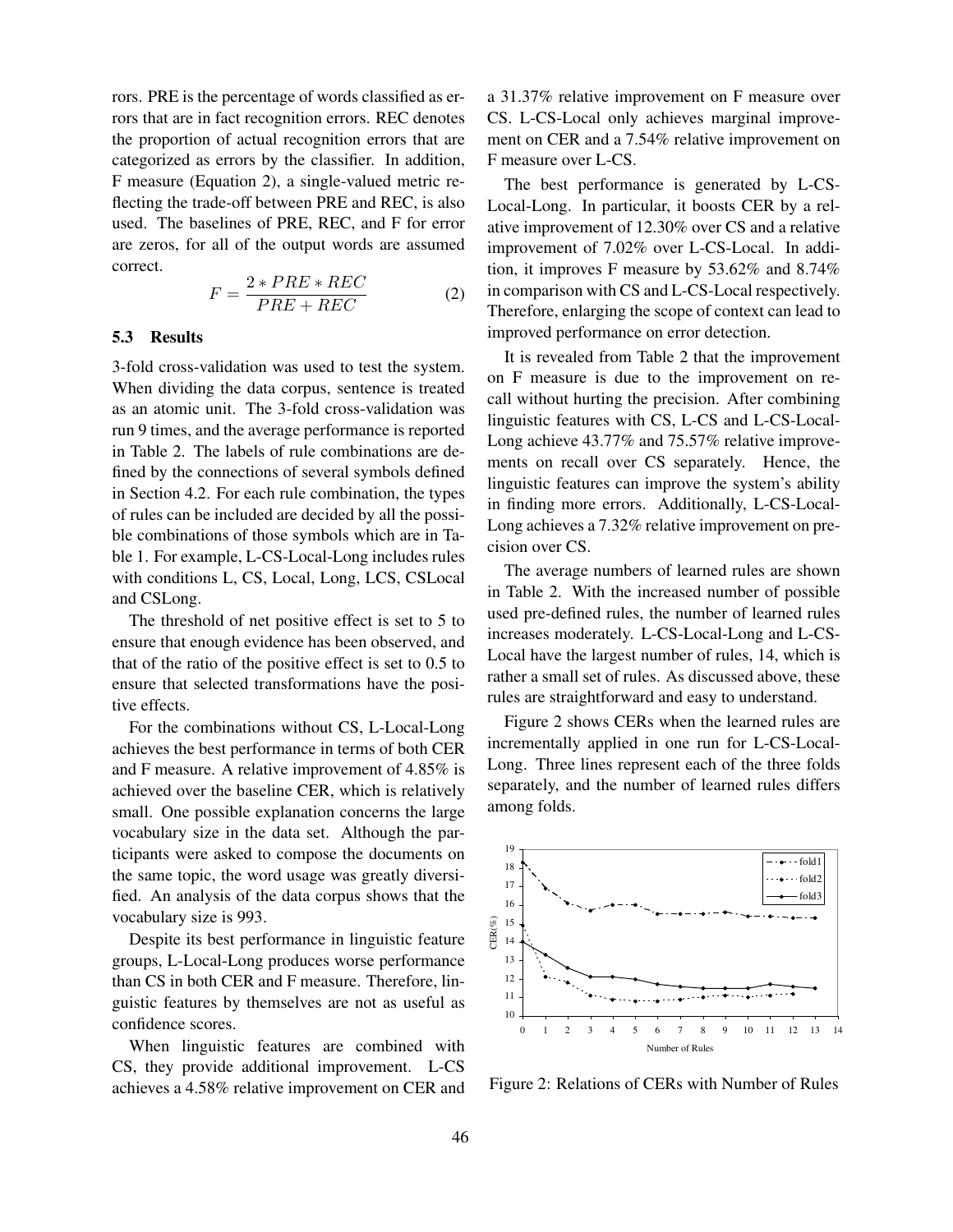| Combination     | Mean        | Std. | Mean        | Mean       | Mean    | Mean #   |
|-----------------|-------------|------|-------------|------------|---------|----------|
|                 | CER $(\% )$ | Dev  | PRE $(\% )$ | REC $(\%)$ | $F(\%)$ | of rules |
| <b>Baseline</b> | 15.66       | 0.06 | -           | -          |         |          |
| L               | 15.55       | 0.11 | 61.85       | 2.04       | 3.88    | 3        |
| L-Local         | 15.58       | 0.14 | 60.88       | 2.19       | 4.17    | 4        |
| L-Local-Long    | 14.90       | 0.10 | 61.67       | 13.83      | 22.37   | 8        |
| CS              | 14.64       | 0.09 | 61.03       | 21.98      | 31.50   |          |
| L-CS            | 13.97       | 0.15 | 61.48       | 31.60      | 41.38   | 8        |
| L-CS-Local      | 13.81       | 0.18 | 61.28       | 35.52      | 44.50   | 14       |
| L-CS-Local-Long | 12.84       | 0.21 | 65.50       | 38.59      | 48.39   | 14       |

Table 2: Performance of Transformation Rule Combinations

After the first several rules are applied, CERs drop significantly. Then the changes in CERs become marginal as additional rules are applied. The fold 1 and 3 reach the lowest CER after the last rule is applied, and fold 2 reaches the lowest CERs in the middle. Thus, the top ranked rules are mostly useful.

One advantage of TBL is that the learning result can be easily interpreted. The following is the top six rules learned in fold 3 in Figure 2.

Mark a word as an error, if :

- its confidence score is less than 0; it is in the middle of a sentence; and it is a null-link word.
- its confidence score is less than -5; it is in the middle of a sentence; and it has links to preceding words.
- its confidence score is less than 0; it is the first word of a sentence; and it is a null-link word.
- its confidence score is less than 2; it is in the middle of a sentence; it has 1 syllable; and the word following it also has 1 syllable and is an error.
- its confidence score is less than  $-1$ ; and both its preceding and following words are errors.

Mark a word as a correct word, if :

• its confidence score is greater than  $-1$ ; and both its preceding and following words are correct words.

All of the above six rules include word confidence score as a feature. Rule 1 and rule 3 suggest that

null-link words are good indicators of errors, which confirms our hypothesis. Rule 2 shows that a word with low confidence score may also be an error even if it is part of the linkage of the sentence. Rule 4 shows continuous short words are possible errors. Rule 5 indicates that a word with low confidence score may be an error if its surrounding words are errors. Rule 6 is a rule to compensate for the wrongly labeled words by previous rules.

# 6 Conclusion and Future Works

We introduced an error detection method based on feature combinations. Transformation-based learning was used as the classifier to combine linguistic features with word confidence scores. Two kinds of linguistic features were selected: lexical features extracted from words themselves, and syntactic features from the parsing result of link grammar. Transformation templates were defined by varying scope of the context. Experimental results on a dictation corpus showed that although linguistic features alone were not as useful as word confidence scores to error detection, they provided complementary information when combined with word confidence score. Moreover, the performance of error detection was improved incrementally as the scope of context was enlarged, and the best performance was achieved when sentence context was considered. In particular, enlarging the context modeled by linguistic features improved the capability of error detection by finding more errors without deteriorating and even improving the precision.

The proposed method has been tested using a dictation corpus on a topic related to office environ